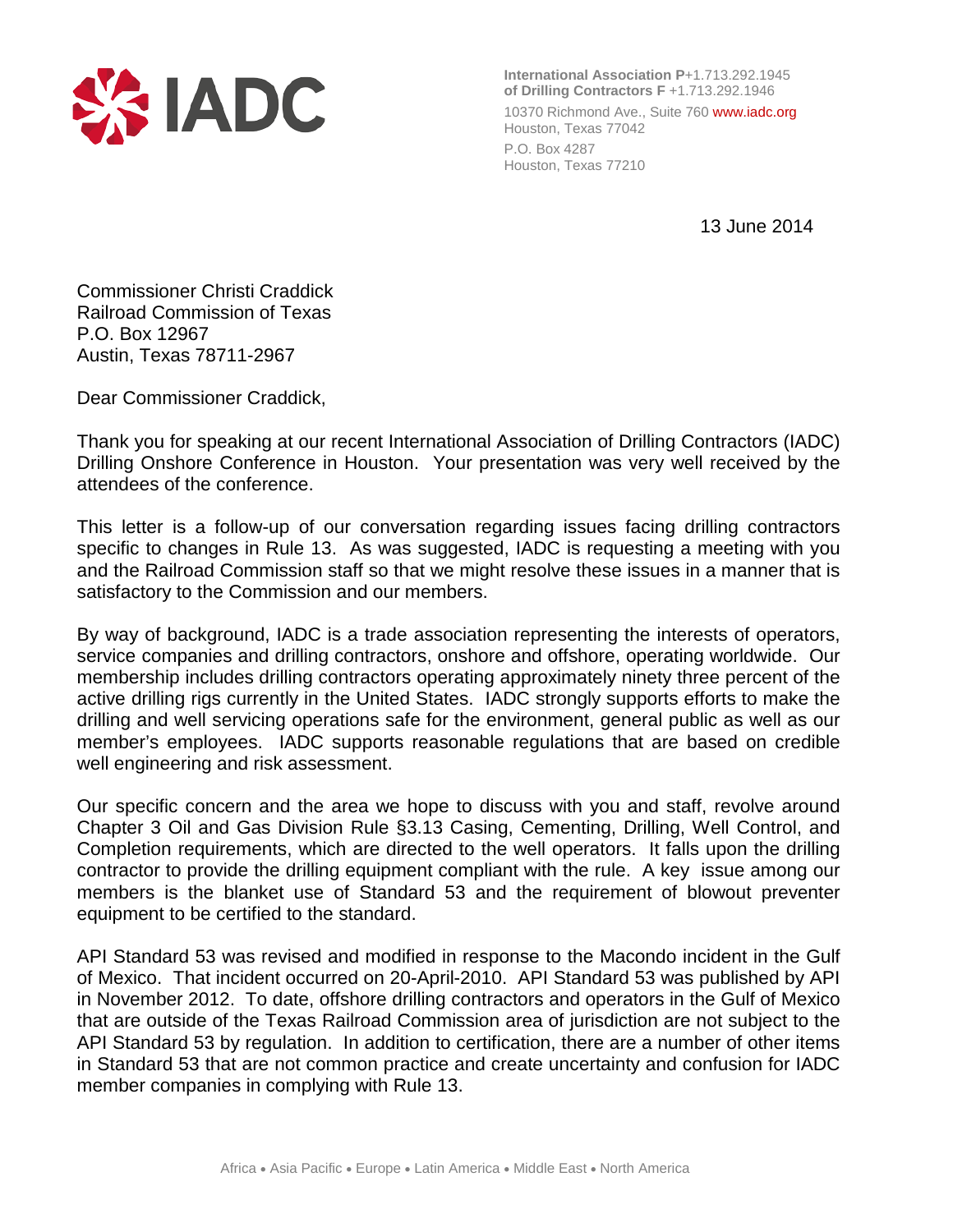Attached additional points raised by IADC drilling contractors to serve as discussion points for our meeting. If there are any questions, please feel free to contact me.

IADC would be pleased to work with your staff to ascertain a meeting date and time that is convenient for all parties. In the meantime, thank you in advance for your consideration and for your leadership in serving the state of Texas.

Sincerely,

Joseph Rethal

Joseph Hurt Vice President Onshore Division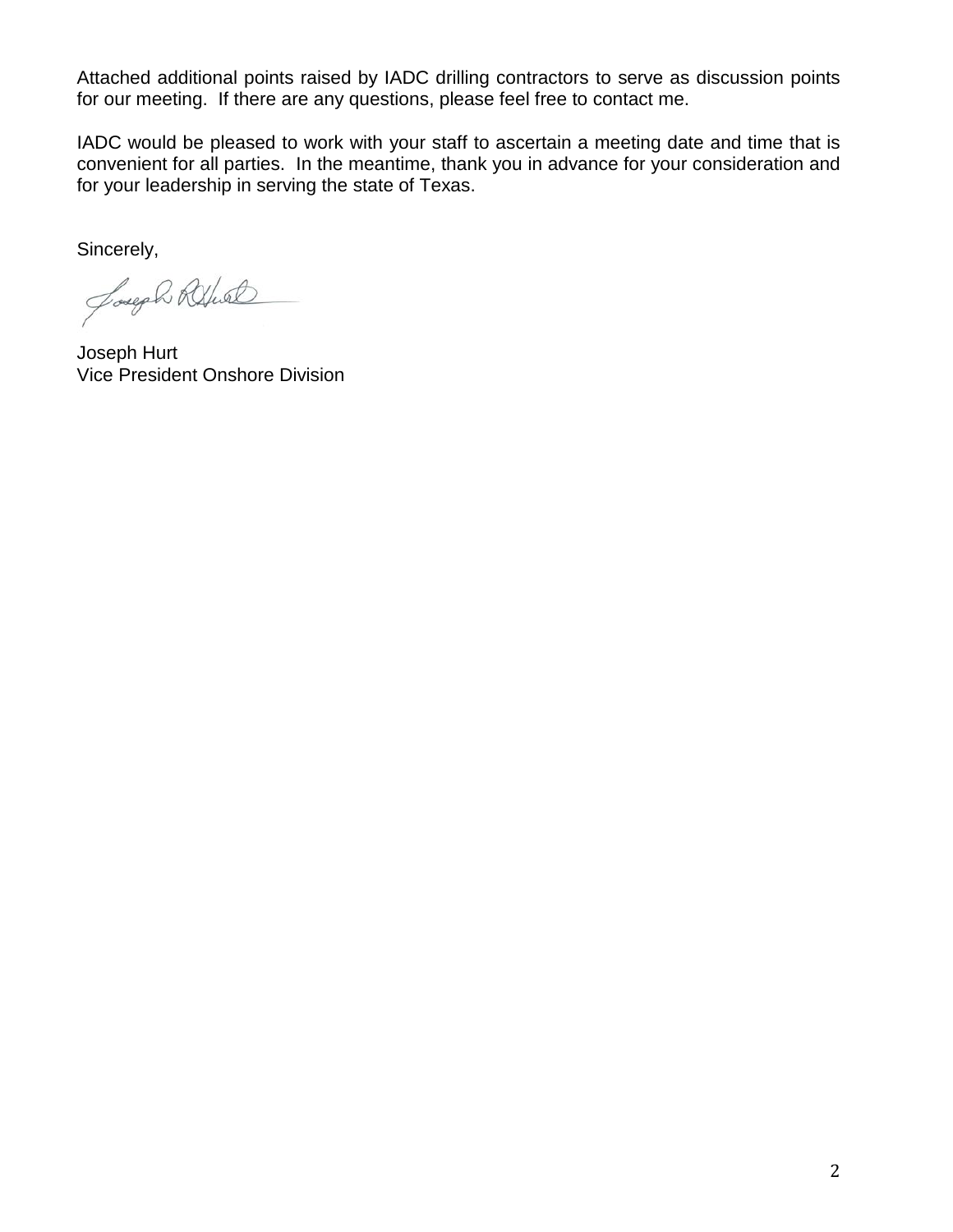# **Railroad Commission of Texas**

## **Concerns with Rule 13 and API Standard 53**

A) "Rule 13":

Texas Administrative Code TITLE 16 ECONOMIC REGULATION PART 1 RAILROAD COMMISSION OF TEXAS CHAPTER 3 OIL AND GAS DIVISION RULE §3.13 Casing, Cementing, Drilling, Well Control, and Completion Requirements

And

B) "API Std 53":

API STANDARD 53, Blowout Prevention Equipment Systems for Drilling Wells, FOURTH EDITION, NOVEMBER 2012,

1) API Std 53:

*"(vii) All control equipment shall be consistent with API Standard 53: Recommended*  **Practices for Blowout Prevention Equipment Systems for Drilling Wells. Control** *equipment shall be certified in accordance with API Standard 53 as operable under the product manufacturer's minimum operational specifications. Certification shall include the proper operation of the closing unit valving, the pressure gauges, and the manufacturer's recommended accumulator fluids. Certification shall be obtained through an independent company that tests blowout preventers, stacks and casings. Certification shall be performed every five (5) years and the proof of certification shall be made available upon request of the Commission.*"

Unclear what "*certified in accordance with API Standard 53*" entails. API Std 53 does not use the term "certified" (or other derivative of "certify") in such a manner anywhere in the document toward well control equipment.

Getting all equipment operating in Texas certified to some unknown scope would take an unknown amount of time and would be unduly burdensome and costly to the many independent Operators and Drilling Contractors in Texas. It could also cause a number of wells not to be drilled at all and cause the loss of jobs.

Opening sentence in (vii) states ….with API Standard 53: Recommended Practices for…..The correct title for Standard 53 is: "Blowout Prevention Equipment Systems for Drilling Wells"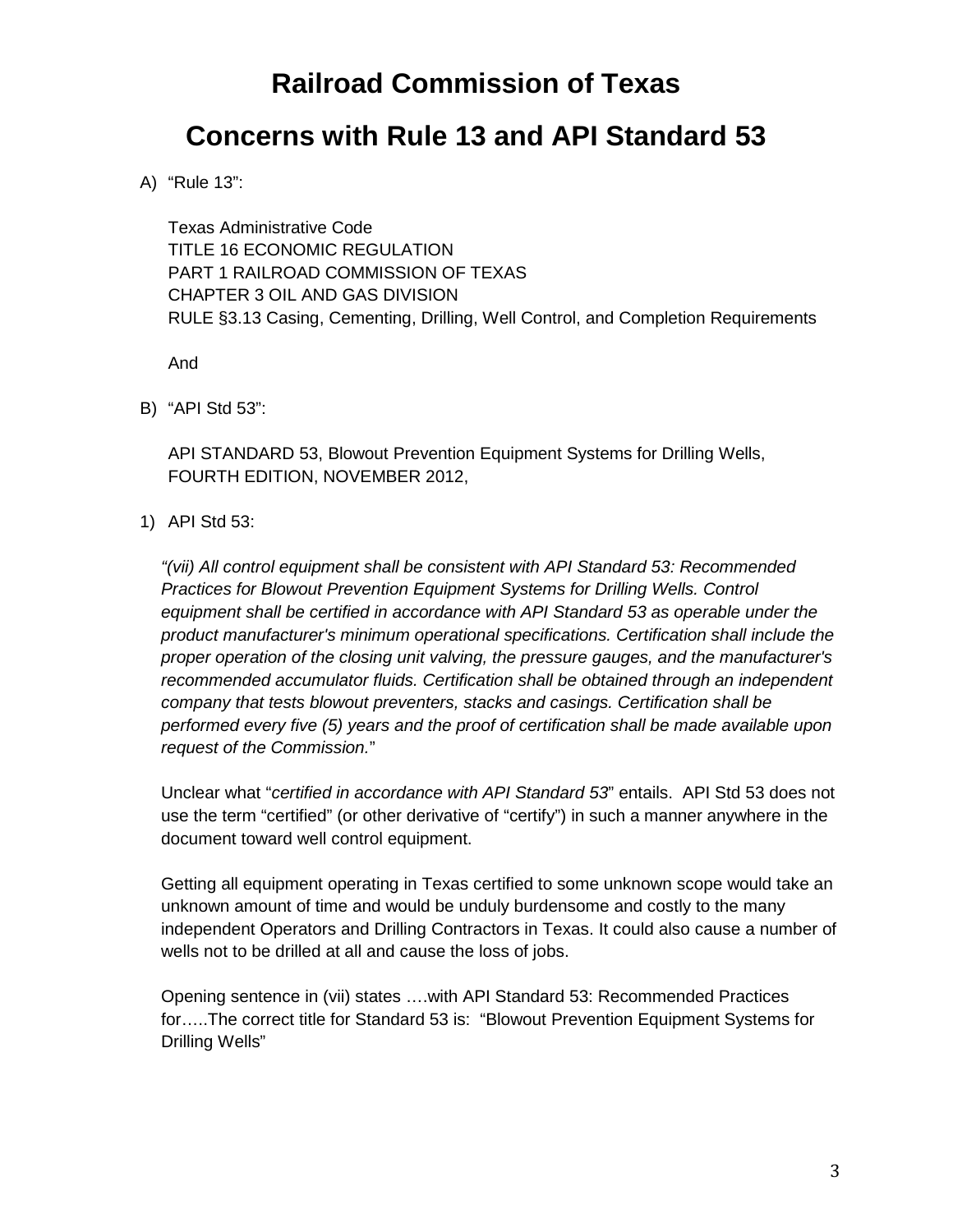2) Rule 13:

*"Certification shall be obtained through an independent company that tests blowout preventers, stacks and casings. Certification shall be performed every five (5) years and the proof of certification shall be made available upon request of the Commission.*"

Why every five (5) Years? API Std 53 allows for a different schedule.

Certification should not require an independent company. A competent person (defined in API Std 53) or Professional Engineer should be capable of such certification.

Concerns are new equipment lead times are exceptionally long. These facilities do not have the capacity to take on additional repairs. A Drilling Contractor or third party non-OEM should be able to perform testing, inspections, examinations, repairs and remanufacture of well control equipment in-house with the correct systems, equipment and personnel in place.

3) API Std 53:

"*6.2.1.1 Choke and kill systems shall be designed, manufactured, and installed in accordance with API 16C.*"

API 16C, FIRST EDITION, JANUARY 29, 1993, is "Specification for Choke and Kill Systems".

API 16C page 8 in section 1.4, 2 requires valves and other equipment to have an API 6A minimum product specification level of "PSL 3" and minimum material class "EE".

This means any choke manifolds in Texas using API 6A valves built to PSL 1 or PSL 2 are no longer accepted by the Texas RRC.

API 6A material class DD valves, which are easier to apply hard metal overlay, are no longer accepted by the Texas RRC. It is expected in the next revision to API 16C (currently in draft form and planned to be re-balloted shortly) will allow DD material class valves.

Any drilling Rigs in areas covered by the Texas RRC with choke manifold valves not meeting this requirement for minimum PSL 3 and EE trim will have to be replaced with new (different) equipment. This includes choke manifold valves, kill line valves, chokes, choke line valves and other equipment. Such a change would take an unknown amount of time and would be unduly burdensome and costly to the many independent Operators and Drilling Contractors in Texas.

What is the justification for such a requirement? API 6A PSL Level I valves are safe and reliable. If such a valve fails to seal, there is commonly other valves (redundancy) in the system to maintain well control.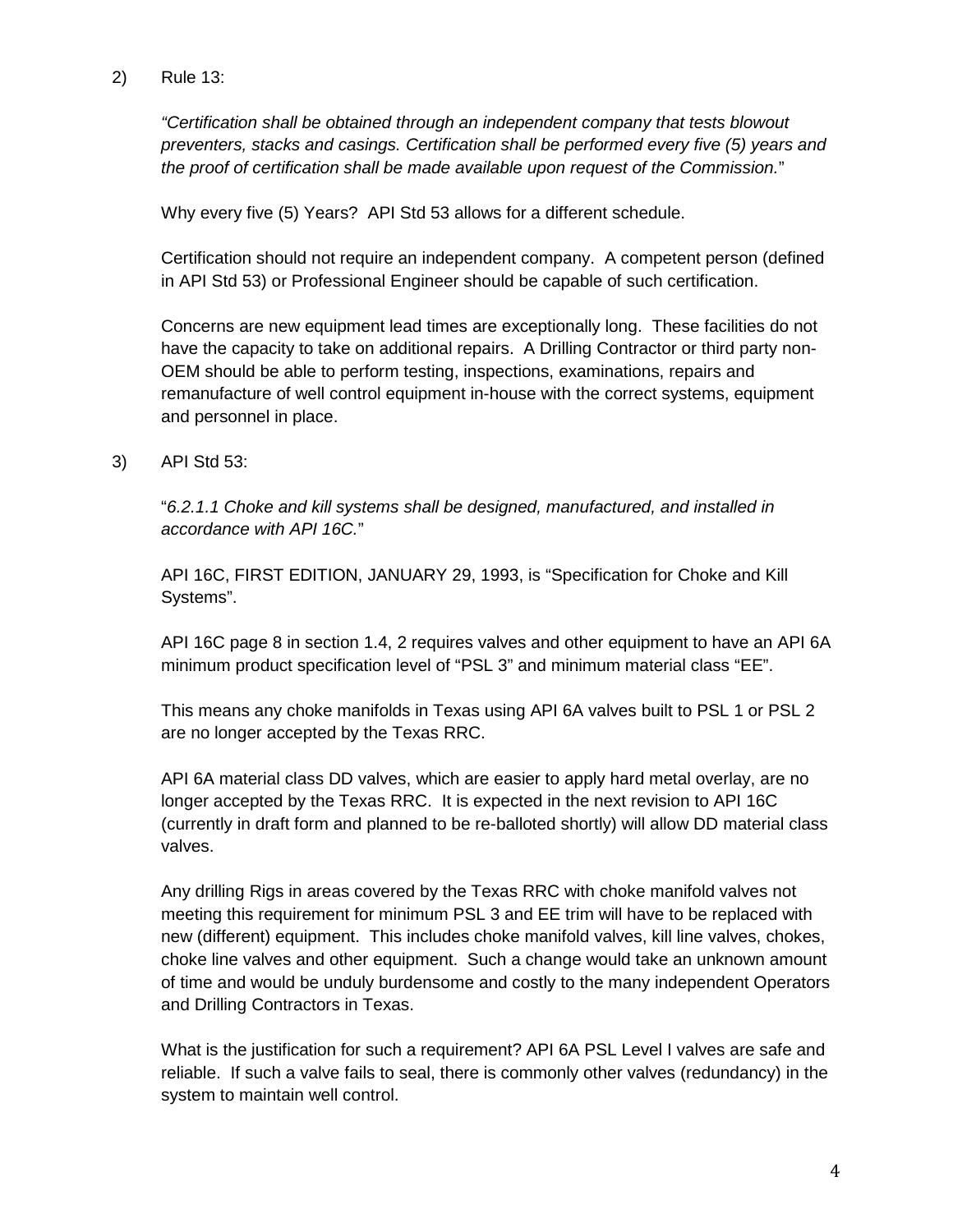4) API Std 53:

"*6.2.1.1 Choke and kill systems shall be designed, manufactured, and installed in accordance with API 16C.*", and

"*6.2.3.1.4 See API 16C for equipment-specific requirements for flexible line assemblies.",*  and

"*6.2.4.2.4 See API 16C for equipment-specific requirements for flexible kill lines and articulated line assemblies.*", and

"*7.2.1.1 Choke manifolds and choke and kill lines shall be designed, manufactured and installed in accordance with API 16C.*", and

"*7.2.3.1.4 See API 16C for equipment-specific requirements for flexible line assemblies."*

API 16C covers flexible choke and kill lines. API 16C current licensed facilities for Flexible Choke and Kill Lines are currently limited to six (6) facilities. One (1) in USA, One(1) in China, One (1) in Malaysia, One (1) in Hungary, One (1) in Saudi Arabia and One (1) in France. This is five (5) outside of U.S.A. and one (1) in U.S.A. One practical facility in U.S.A. to get API 16C hose products raises restraint of trade issues.

There are many hose companies producing choke hoses and kill hoses that are not API 16C product. It is understood that the original API 16C includes some stringent fire testing requirements developed for offshore applications. The majority of rigs covered by the Texas RRC operate onshore.

With limited manufacture options for API 16C hoses, deliveries take a long time and pricing is very high. Such a change would take an unknown amount of some time and would be unduly burdensome and costly to the many independent Operators and Drilling Contractors in Texas.

### 5) API Std 53:

"*4.12.1 Marking and storage of sealing components of BOP systems shall be in accordance with API 6A, API 16A, or API 17D, as applicable, including identification marking of ring gaskets, bolts, nuts, clamps, and elastomeric seals.*"

This implies only equipment covered in the scope of API 6A, API 16A and API 17D from API licensed facilities can be used in areas covered by the Texas RRC.

6) API Std 53:

"*6.1.2.11 A minimum Class 4 BOP stack arrangement shall be installed for 10K pressure rated systems, with a minimum of one blind ram or a BSR capable of shearing and sealing the drill pipe in use."*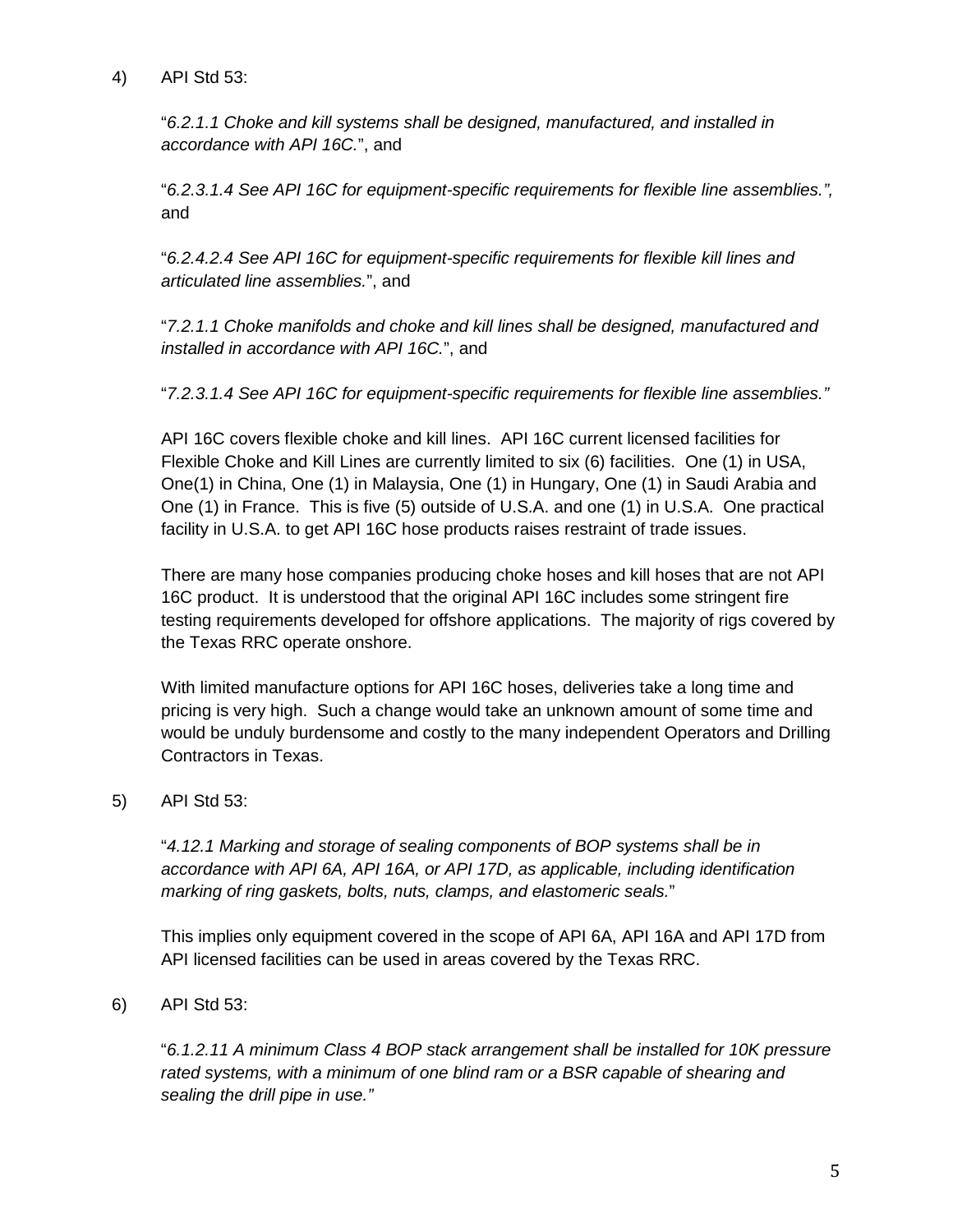This means a 2-ram stack with one (1) annular is no longer sufficient for a 10K rated BOP system. Whether the well could be drilled safely with a 5K BOP stack does not matter. Such a decision on number of BOPs should be a risk based decision for the well to be safely drilled. It should not be a function rated working pressure equipment that a Rig might happen to have on hand.

#### 7) API Std 53:

"*6.1.2.12 A Class 5 BOP arrangement or greater shall be installed for 15K and greater pressure rated systems. The minimum requirements for a Class 5 BOP stack arrangement shall include one annular, one BSR, and two pipe rams. The fifth device may be a ram or annular type preventer, whichever is desired. A risk assessment shall be performed to identify ram placements and configurations, and taking into account annular and large tubular(s) for well control management.*"

Thus, blinding shear rams are now required on 15K BOP stacks by the Texas RRC. It does not matter what well is being drilled, just the rated working pressure of the BOP stack. Such a decision for shear rams at the expense of a cavity that might include a more reliable blind ram to close on an open well bore should be a risk based decision.

#### 8) API Std 53:

"*6.2.2.9 A minimum of two remotely operated chokes shall be installed on choke manifold systems rated 10K and greater. The choke control panel shall have two independent control valves, one each for the two remotely operated chokes.*"

Many 10K choke manifolds have one (1) manual choke, one center run, and one (1) remotely controlled hydraulic choke. These chokes might be a rental item, since Operators have varying preferences on makes/models they prefer. Adding the second hydraulic choke needs plumbing changes and space to accommodate same. This requirement includes no review of the well to be drilled and risk associated with same.

A 10K choke manifold might have been used on a well that only requires a 5K BOP stack. Where a 5K choke manifold may have required only one (1) hydraulic choke, now that choke manifold is required to have two (2).

This would take an unknown amount of some time and would be unduly burdensome and costly to the many independent Operators and Drilling Contractors in Texas.

#### 9) API Std 53:

"6.2.2.18" The choke control station shall include all instruments necessary to furnish an overview of well control operations. This includes the ability to monitor and control such items as stand pipe pressure, casing pressure, and monitor pump strokes.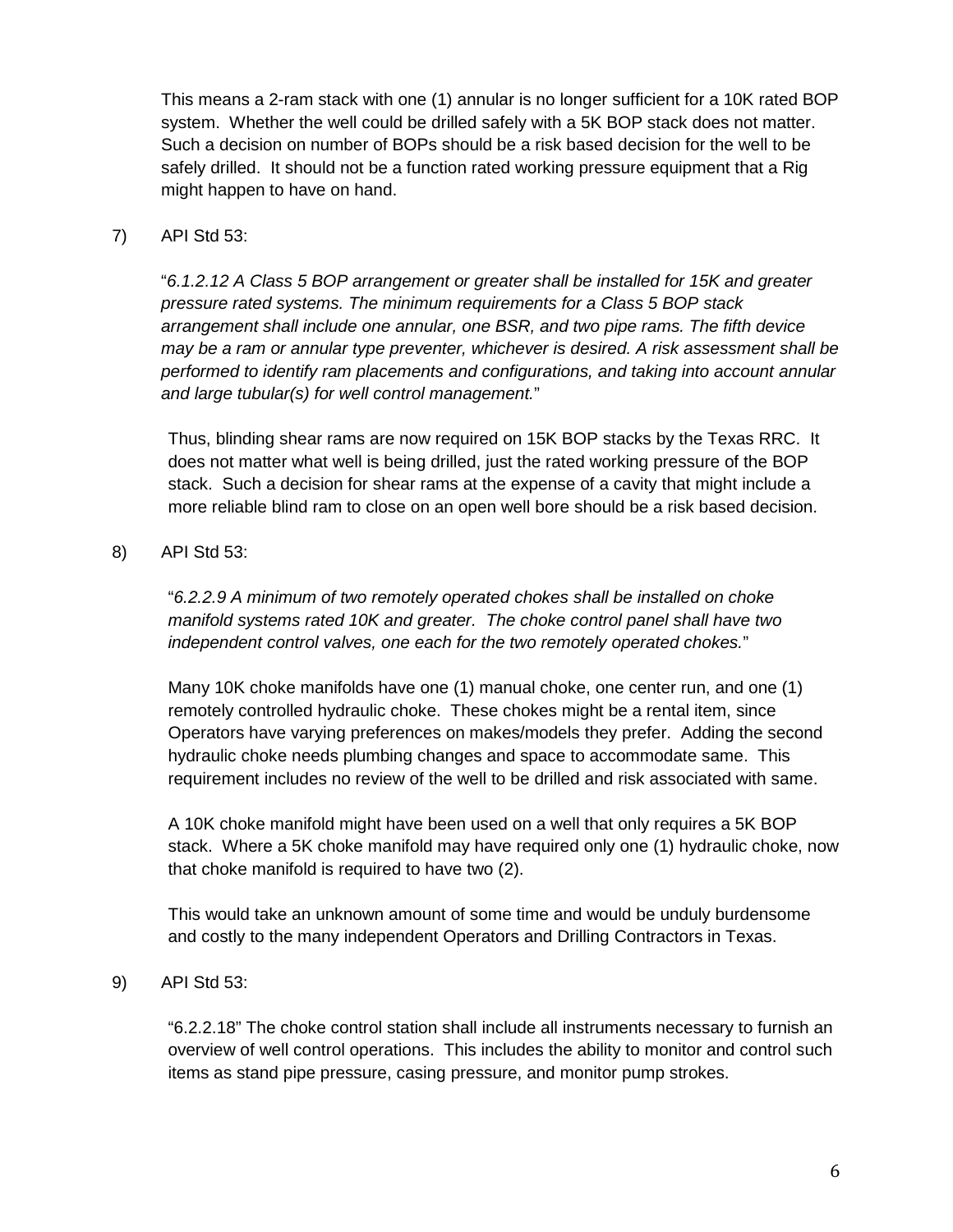It unclear how such items would be able to be controlled at the choke control station.

"6.3.10.6" All control system analog pressure gauges shall be calibrated to one percent of full scale at least every three years."

To test to one percent is excessive.

10) API Std 53:

#### "*6.3.1.1 Control systems for surface BOP stacks shall be designed, manufactured, and installed in accordance with API 16D.*"

Many control systems were built before API 16D existed. They certainly were not built to unpublished standards at the time of manufacturer. Pump time requirements and closing time requirements in API Std 53 also fit around current 16D equipment requirements – but perhaps not previously built closing units. It appears the first edition of API 16D was published in 1993. Such a requirement by the Texas RRC obsoletes old equipment that might be perfectly suitable for use in drilling some (or perhaps most) wells. A non-API closing units may also have been built that is not from an API 16D licensed facility. Such a change will take time and money.

"6.3.9.4 The precharge pressure shall be measured prior to BOP stack deployment and adjusted in accordance with the manufacturer-specified API 16D method (A, B, or C)," using the control system manufacturer-supplied surface base pressure, adjusted for operating temperature as required, and shall be documented and retained at the rig site. The calculated precharge pressures along with documentation supporting nonoptimal precharge pressures (if used) shall be filed with the well-specific data package. See Annex C for examples of accumulator precharge calculations.

Full compliance would be undue burden.

11) API Std 53:

"*6.3.11.2.5 All rigid or flexible lines between the control system and BOP stack shall meet the fire test requirements of API 16D, including end connections, and shall have RWP equal to the RWP of the BOP control system.*"

Many Rigs have rigid piping for closing system, but will not have performed fire testing on this piping. Including the wording "rigid" makes this section difficult to comply with. Why is fire testing required for rigid piping?

In some situations with walking rigs, why would fire testing be required for piping and flexible hoses that are long distance from the well bore?

12) API Std 53: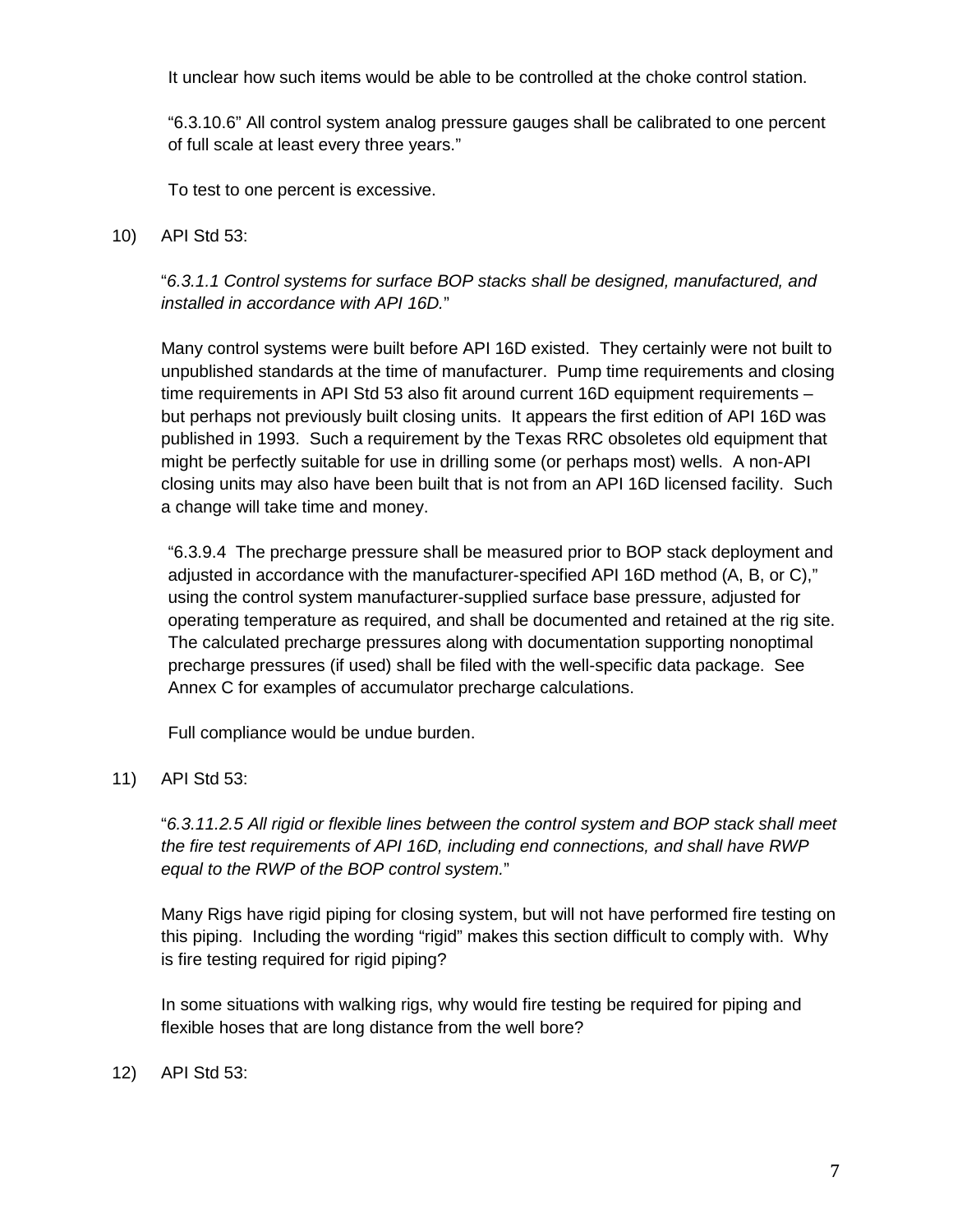"*6.4.6.1 A trip tank shall be installed and used on all wells."*

This removes the possibility of a Rig filling the hole from main mud tanks on shallow Rigs or spudder type Rigs that just drill the surface interval before a larger Rig is used to drill the more critical parts of the well.

This should be a an engineering based decision and is not necessary on all rigs.

13) API Std 53:

"*6.4.7.1 Pit volume measuring systems, complete with audible and visual alarms, shall be installed.*", and

"*6.4.7.3 A pit volume totalizer system shall be installed and used on all rigs.*", and

"*6.4.8.1 A flow rate sensor mounted in the flow line shall be installed for early detection of formation fluid entering the wellbore or a loss of returns.*"

Such instrumentation systems and pit volume systems might be rental items only used during the more critical portions of a more critical well. The Texas RRC commission is now requiring these systems on all wells at all times. This would include a Rig that only drills and sets conductor pipe. Such a decision should be based on risks and the drilling engineer's assessment of the requirements of well that is being drilled.

14) API Std 53:

*"6.5.3.1.5 Actuation times shall be recorded in a database for evaluating trends (see sample worksheets in Annex A)".*

What is the benefit of adding this undue burden to put this information in a database?

*"6.5.3.4.3 Chamber pressure tests shall be performed and charted as follows:* 

- *a) At least once yearly,*
- *b) When equipment is repaired or remanufactured,*
- *c) In accordance with equipment owner's PM program."*

Requiring the test to be charted is over burdensome.

"TABLE 2 Pressure test …………..

*d The MGS requires a onetime hydrostatic test during manufacturing or upon installation. Subsequent welding on the MGS vessel shall require an additional hydrostatic test to be performed.* 

*OEM repair procedures may not require hydrostatic testing. It is unclear if hydrostatic testing requires holding pressure on the vessel. Not all MGS are pressure vessels."*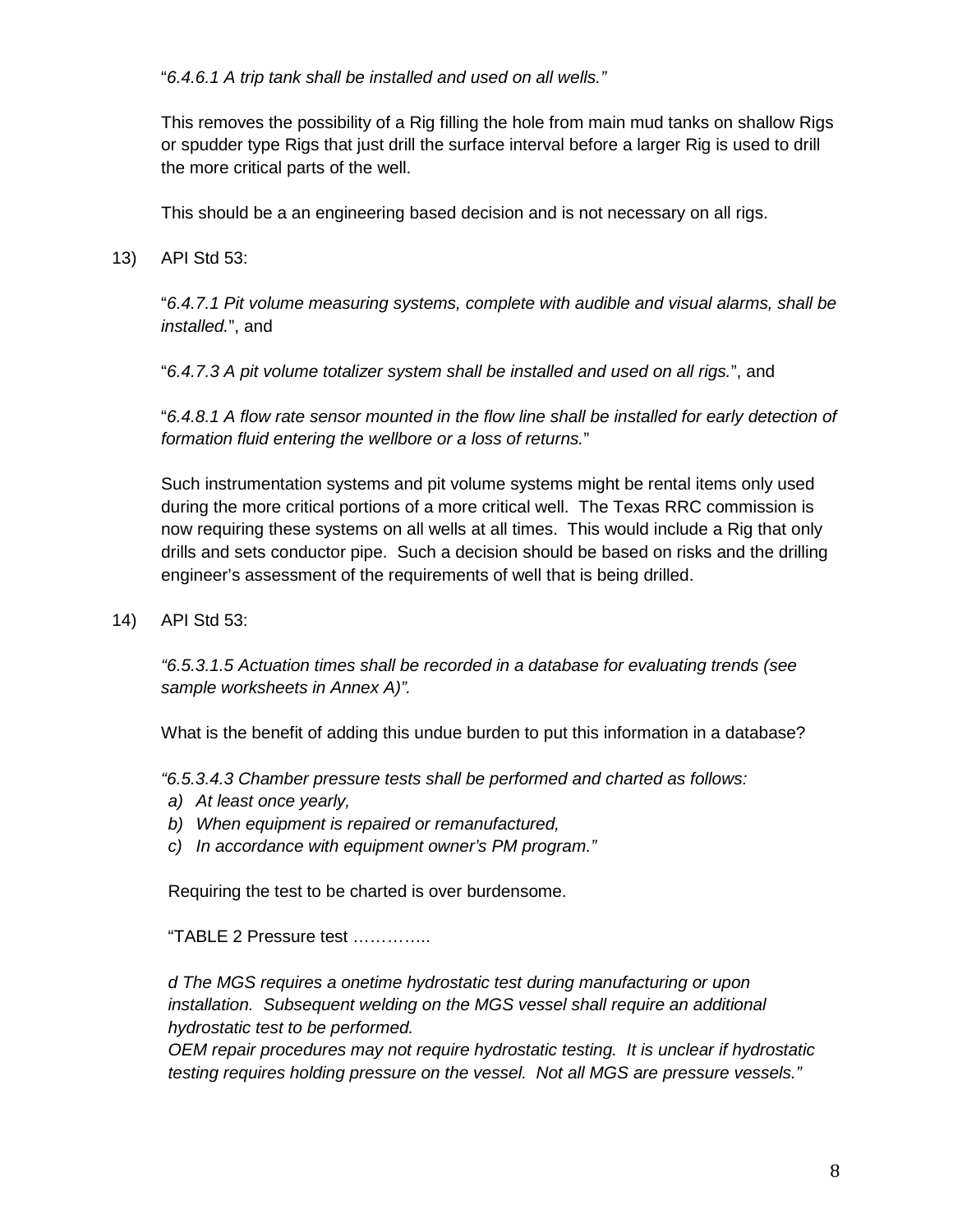*"6.5.6.2.2 This test shall be performed after the initial nipple-up of BOPs, after any repairs that required isolation/partial isolation of the system, or every 6 months from previous test, using the following example (see Annex A).* 

*g) Record the final accumulator pressure. The final accumulator pressure shall be equal to or greater than 200 psi (1.38 MPa) above precharge pressure.* 

*Note 1 When performing the accumulator drawdown test, wait a minimum of 1 hour from the time you initially charged the accumulator system from precharge pressure to operating pressure. Failure to wait sufficient time may result in a false positive test.* 

*Note 2 Because it takes time for the gas in the accumulator to warm up after performing all of the drawdown test functions, you should wait 15 minutes after recording the pressure, if the pressure was less than 200 psi (1.38 MPA) above the precharge pressure. If there is an increase in pressure, indications are that the gases are warming and there is still sufficient volume in the accumulators. If the 200 psi (1.38 MPa) above precharge pressure has not been reached after 15 minutes you may have to wait an additional 15 minutes due to ambient temperatures negatively affecting the gas properties. After 30 minutes from the time the final pressure was recorded, if the 200 psi (1.38 MPa) above presharge has not been reached, bleed down the system and verify precharge pressures and volume requirements for the system."* 

Waiting an hour for the drawdown test is not a common practice in the onshore industry.

15) API Std 53:

"*6.5.8.2.1 Fasteners in the load path, both male and female threads, shall be tested using a go, no-go gauge.*"

Such a requirement to check all fasteners is new and over-burdensome. We have no evidence establishing this need based on fastener failures or problems.

16) API Std 53:

"*6.5.8.6 Poor Boy Degasser/Mud-Gas Separation Systems Inspection and Maintenance*

*6.5.8.6.1 Equipment owner's PM program shall include removal of inspection plates and clearing of debris.*"

This requirement will require adding (welding) inspection plates to existing poor boy degassers that lack same. How to safely weld on vessels that might include flammable gases and/or liquids is not without risk – if done improperly.

17) API Std 53: